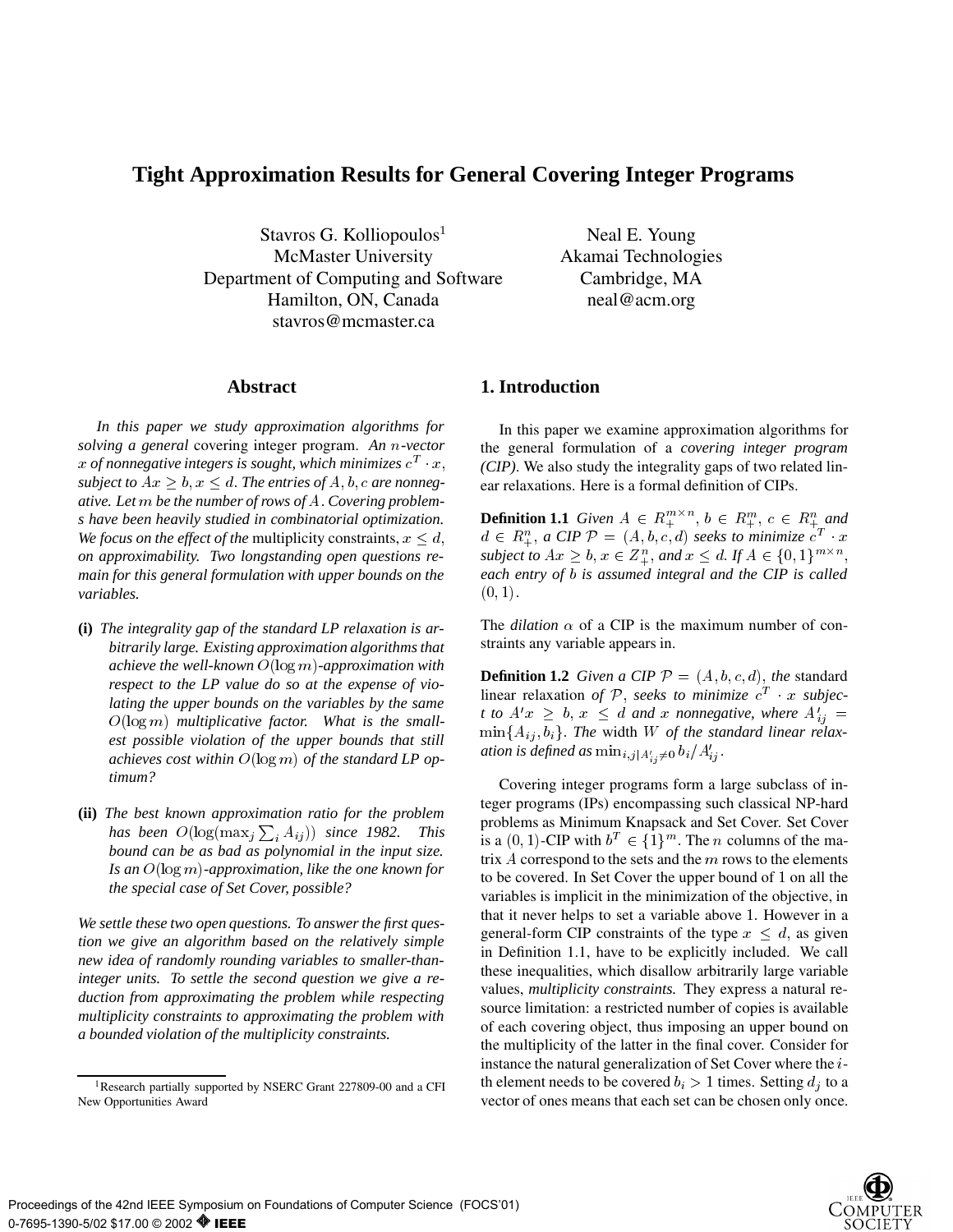Our paper focuses on the effect of multiplicity constraints on approximability.

**Background.** Let  $CIP_{\infty}$  denote the problem of solving a covering integer program without multiplicity constraints or equivalently with trivially large upper bounds on the variables. A  $CIP_{\infty}$  instance is hence defined by a triple  $\mathcal{P} = (A, b, c)$ . There is a long line of research investigating approximation algorithms for  $CIP_{\infty}$ . Most of this work uses the value of the linear relaxation  $LP_{\infty}$  as a lower bound on the optimum, even when a fractional solution is not explicitly computed as is the case with the greedy algorithm for Set Cover [10, 3]. In other work the error is analyzed directly with respect to some estimate on the integral optimum [8, 4, 6]. Among the most recent work some relevant references are [15, 12, 22, 20, 19]. The reader is referred to the survey in [7] for a discussion of the extensive literature on covering problems. It is well known that the integrality gap of  $LP_{\infty}$  is  $\Theta(1 + \log(m)/W)$ . Moreover Raz and Safra [16] showed that it is NP-hard to obtain an  $o(\ln m)$ approximation algorithm. Srinivasan's work [20, 19] yields the currently best known approximation results for  $CIP_{\infty}$ with existential improvements on the  $\log m$  factor.

When the formulation contains multiplicity constraints there are two natural avenues of investigation: (1) find an approximation with respect to the optimum  $y_*$  of the standard LP relaxation and (2) find an approximation with respect to some other estimate of the integral optimum. We describe what is known from both perspectives.

Let  $\rho, l$  be scalars greater than or equal to 1. Define as a  $(\rho, l)$ -*approximate solution w.r.t. the standard LP op* $timum$ , an integral vector  $x$  that meets the covering constraints  $Ax \geq b$  and has the following two properties: (i)  $c^T x \leq \rho y_*$  and (ii) for all j,  $x_j \leq \lceil d_j \rceil$ . In words, a  $(\rho, l)$ -approximate solution achieves a bicriteria approximation with respect to the cost and the violation of the upper bounds on the variables.

For (0; 1)-CIPs Rajagopalan and Vazirani [15] give an efficient algorithm to find an  $(O(\log \alpha), 1)$ -approximate solution. An algorithm by Srinivasan and Teo [21] yields an  $(O(1 + \log(m)/W), 1 + \varepsilon)$ -approximate solution for CIPs where each  $c_i = 1$ . Kolliopoulos studied in [9] *columnrestricted CIPs (CCIPs)* where all non-zero entries of the j-th column of A have the same value  $\rho_i$ . The algorithm in [9] obtains an  $(O(\log m), 12)$ -approximate solution.

Simple as they appear, multiplicity constraints make covering problems much harder. The recent paper of Carr et al. [1] gives a simple instance of a Minimum Knapsack problem (trivially a CCIP), for which the integrality gap of the standard linear relaxation can be made arbitrarily large if multiplicity constraints are to be respected<sup>1</sup>. The LP below

has an integrality gap of at least  $M > 0$ :

$$
\begin{array}{ll}\text{minimize} & x_2\\ & (M-1)x_1 + Mx_2 & \geq M\\ & 0 \leq x_1, x_2 \leq 1 \end{array}
$$

However if one sets the right hand side of the multiplicity constraints to 2; an integral solution of zero cost becomes possible. This example demonstrates that for any finite  $\rho$  a  $(\rho, 1)$ -approximate solution w.r.t. the standard LP optimum is impossible for general CIPs. A second negative result from [9] shows that the integrality gap for a  $(0, 1)$ -CIP is  $\Omega(\log m)$  even when allowing arbitrarily large values for the variables. Hence for any l, a  $(\rho, l)$ -approximate solution with  $\rho = o(\log m)$  is also impossible. The two negative results imply that finding an  $(O(\log m), l)$ -approximate solution with  $l$  as close to 1 as possible has a natural significance: by allowing a small increase on the number of copies available from each covering object, one is able to achieve a cost guarantee which would have otherwise been impossible to attain.

Some of the existing algorithms for the  $CIP_{\infty}$  problem without multiplicity constraints, such as standard randomized rounding [14] or Srinivasan's algorithms [20, 19], are easily seen to produce  $(O(\log m), O(\log m))$ -approximate solutions when applied to CIPs. This was the best known tradeoff between cost and violation of the multiplicity constraints prior to our work. The first basic question our paper addresses is the following:

*Question 1:* What is the smallest possible violation of the multiplicity constraints that still allows an integer solution of cost within  $O(\log m)$  of the optimum of the standard LP relaxation?

Next we discuss what is known about approximations of the integer optimum using methods other than the standard LP relaxation. In what follows, a *p-approximation algorithm* means one that produces an integer solution meeting the multiplicity constraints and having cost at most  $\rho$ times the integer optimum of the CIP. Dobson in 1982 [4] gave an  $H(\max_{1 \leq j \leq n} \sum_{1 \leq i \leq m} A_{ij})$ -approximation algorithm, where  $H(t)$  is the harmonic series with t terms. Recently, Carr, Fleischer, Leung and Phillips [1] gave a papproximation algorithm, where  $p$  denotes the maximum number of variables in any constraint. Their algorithm is based on a new linear relaxation LP-KC that is stronger than the standard relaxation.

One would like to achieve for general CIPs the same approximation as for Set Cover. The second basic question we address is the following:

*Question 2:* Is there an  $O(\log m)$ -approximation algorithm for general CIPs?



<sup>&</sup>lt;sup>1</sup>In [15] an  $O(\log m)$  integrality gap was erroneously claimed for general CIPs.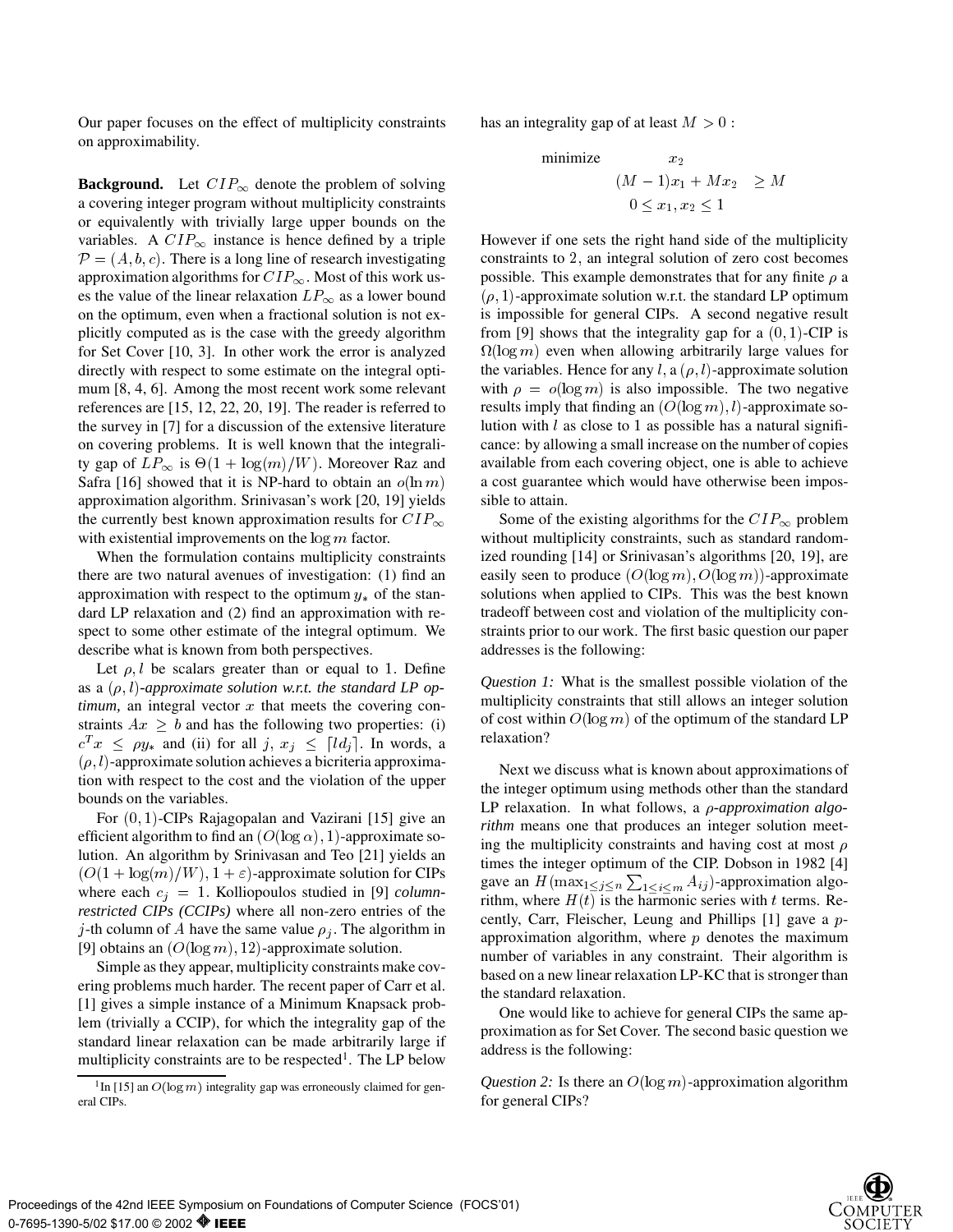**Our results.** In this paper we settle the two open questions above.

For Question 1, we improve the previously known logarithmic violation of the multiplicity constraints to constant. We give an algorithm that produces an  $(O(1 +$  $log(m)/W$ ,  $1+\varepsilon$ )-approximate solution w.r.t. the standard LP optimum for any  $\varepsilon > 0$ . (The constant in the order notation depends on  $1/\varepsilon$ .) For the case where  $\max_i d_i$  is bounded by a constant, we obtain solutions that violate the multiplicity constraints by at most an *additive* 1. The  $\log m$ in the performance guarantee can be strengthened to  $\log \alpha$ with a more complicated analysis based on Srinivasan's results [19]. Recall  $\alpha$  is the maximum number of constraints any variable appears in.

Observe that when finding an integral solution for a CIP we can replace every  $d_j$  by  $\lfloor d_j \rfloor$ . We chose to allow fractional  $d_i$ 's in Definitions 1.1 and 1.2 to obtain a larger solution space for the standard LP relaxation and therefore prove a stronger result for the cost integrality gap.

The new idea underlying our algorithm is simple — we randomly round variables to *smaller-than-integer units* and then deterministically round the resulting values to integers.

For Question 2, we give an  $O(1 + \log(m)/W)$ approximation algorithm. The algorithm works by reducing the problem of approximating a CIP (in which multiplicity constraints must be respected) to finding a  $(\rho, l)$ approximate solution to an auxiliary covering problem, for appropriate  $\rho$  and l: The reduction uses the LP-KC relaxation of Carr et al. [1]. As in Question 1, the  $\log m$  term can be improved to  $\log \alpha$ .

**Preliminaries.** We denote  $\sum_{i} A_{ij} x_j$  by  $(Ax)_i$  and  $\max_j d_j$  by  $\Delta$ . The symbol vc(t) denotes a vector whose coordinates are all equal to  $t$ . The dimension of such a vector will be clear from the context. We use  $\lceil t \rceil_{1/k}$  to denote the smallest integer multiple of  $1/k$  that is greater than or equal to t: We overload notation by denoting by  $[v]_{1/k}$ , v a vector, the vector obtained by applying the operation componentwise. Similarly for the floor operation. The wellknown Chernoff bound [2] is central to our result. The form we will use was given by Raghavan [13].

**Theorem 1.1** [13] Let  $X = \sum_{i=1}^{N} X_i$  be the sum of  $N$   $C^*$   $\mathcal{X}^{\prime} \leq$ *independent random variables in* [0, U] *with*  $E(X) \geq \mu$ . *Let*  $\varepsilon > 0$ . *Then*  $Pr[X \leq (1 - \varepsilon)\mu] < exp(-\mu \varepsilon^2/(2U)).$ 

#### **2. The Rounding Argument**

Let  $\mathcal{P} = (A, b, c, d)$  be a given CIP and  $\bar{x}$  a fractional optimal solution. Our goal is to show that an integer solution  $\hat{x}$  with nice properties exists with nonzero probability. "Nice" refers to a solution of cost within  $O(\log m)$  of  $c^T \bar{x}$ ,

and small violation of the multiplicity constraints. Based on Definition 1.2 we assume throughout Sections 2, 3 that  $A_{ij} \leq b_i$  for all  $i, j$ .

We compute  $\hat{x}$  in two steps. First randomly round  $\bar{x}$  to a vector whose coordinates are integer multiples of some integer parameter  $k > 1$ . Next, round up each coordinate of the resulting vector to the closest integer. The details of the rounding experiment follow. It takes two parameters: <sup>k</sup> and  $\varepsilon > 0.$ 

ALGORITHM FINELY ROUND  $(\mathcal{P}, \bar{x}, k, \varepsilon)$ STEP 0: Set  $x' := \bar{x}/(1 - \varepsilon)$ .

STEP 1: Randomly round each coordinate of  $x'$  to its upper or lower multiple of  $1/k$  : set  $x'' := [x']_{1/k} + r/k$ , where the  $j$ -th entry of random vector  $r$  takes the value 1 with probability  $k(x_i'-x_i'|_{1/k})$  and the value 0 otherwise. Note that  $E(x'')=\bar{x}/(1-\varepsilon)$ . STEP 2: Return  $\hat{x} := [x'']$ .

The ensuing lemma analyzes Step 1 of the rounding experiment.

**Lemma 2.1** *For any*  $\delta, \varepsilon > 0$  *the probability that*  $x''$  *fails to satisfy*

$$
c^T x'' \le \delta c^T \bar{x}/(1-\varepsilon), \quad Ax'' \ge b, \quad x'' \le [\bar{x}/(1-\varepsilon)]
$$

*is less than*  $1/\delta + m \exp(-\varepsilon^2 kW/2)$ .

**Proof.** Think of the fixed part of each  $x''_i$ , that is, the  $\lfloor x'_j \rfloor_{1/k}$  part, as a sum of independent random variables, each in [0,  $1/k$ ], happening to take the value  $1/k$  with probability 1. Then for all i the quantity  $(Ax'')_i/b_i$  is a sum of independent random variables with value in  $[0, 1/(kW)]$ . Observe that by Step 1,  $E[x''_i] = \bar{x}_j/(1 - \varepsilon)$ . Accordingly  $E[(Ax'')_i/b_i] \ge 1/(1 - \varepsilon)$ . By the Chernoff bound of Theorem 1.1

$$
Pr[(Ax'')_i/b_i \le 1] < exp(-\varepsilon^2 kW/2).
$$

By the Markov inequality,

$$
Pr[c^T x'' \ge \delta c^T \bar{x}/(1-\varepsilon)] \le 1/\delta.
$$

By the union bound, the probability that  $x''$  fails to satisfy  $c^T x''$  <  $\delta c^T \bar{x}/(1-\epsilon)$  and  $Ax'' > b$ , is at most  $1/\delta$  +  $m \exp(-\varepsilon^2 kW/2)$ . The observation that by Step 1,  $x_i'' \leq$  $\lceil \bar{x}_j/(1 - \varepsilon) \rceil$ ,  $\forall j$ , completes the proof. We now analyze Step 2.

**Lemma 2.2** *For any*  $\delta, \varepsilon > 0$  *the probability that*  $\hat{x}$  *fails to satisfy*

$$
c^T \hat{x} \le \frac{k\delta}{1-\varepsilon} c^T \bar{x}, \quad A\hat{x} \ge b, \quad \hat{x} \le \lceil \bar{x}/(1-\varepsilon) \rceil
$$

*is less than*  $1/\delta + m \exp(-\varepsilon^2 kW/2)$ .

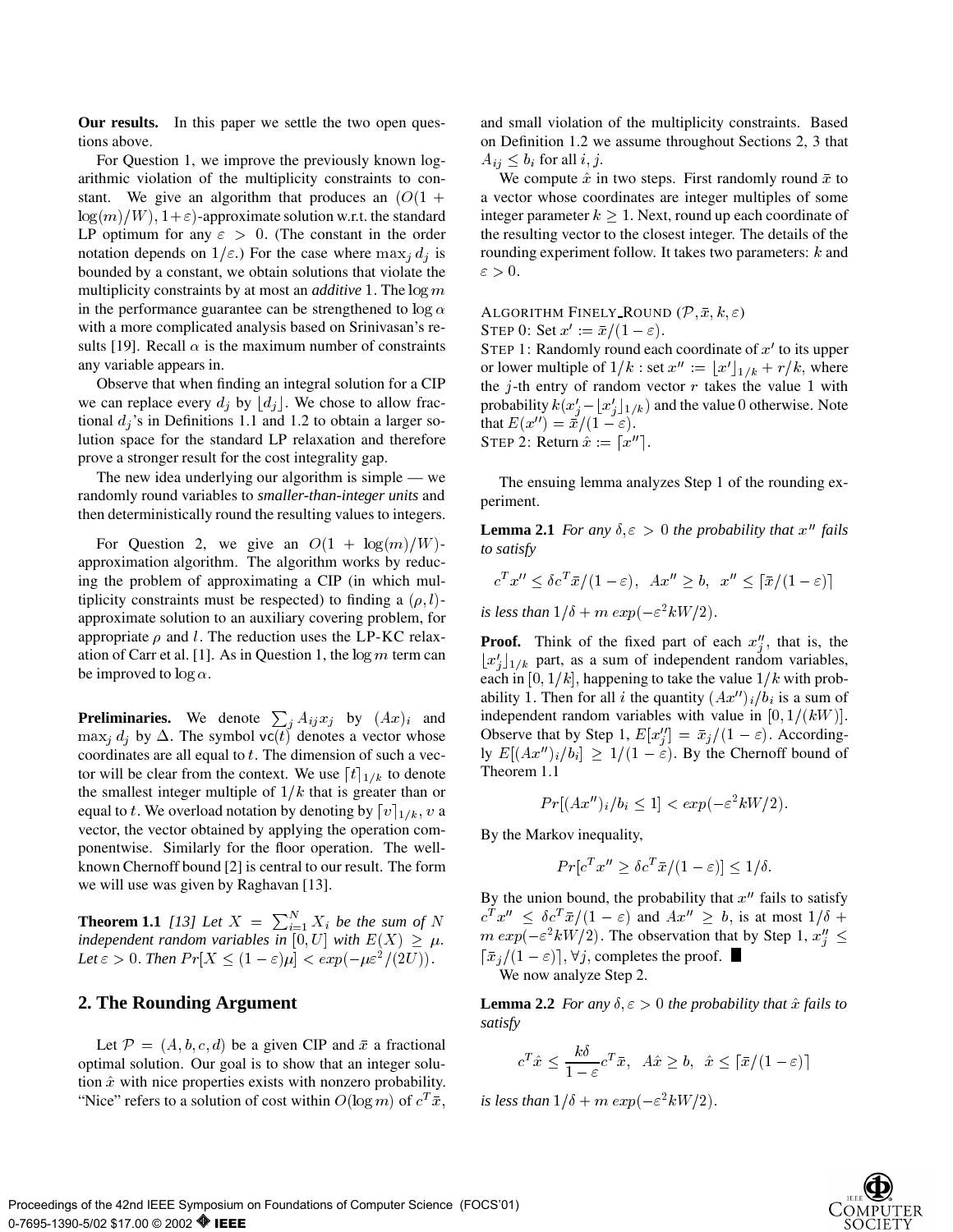**Proof.** The factor of k comes into the cost because each  $x_i''$  is a multiple of  $1/k$ , so  $\lceil x_i'' \rceil \leq kx_i''$ . The remaining inequalities follow directly from Lemma 2.1.

**Theorem 2.1** *Given a CIP P* =  $(A, b, c, d)$ *, and an* " <sup>0</sup> > 0; *one can obtain in polynomial time an*  $\left( O\left( \max\{1,1/\varepsilon'^2\} [1 + \log(m)/W] \right), 1 + \varepsilon' \right)$ -approximate *solution.*

**Proof.** Set  $\varepsilon = \min\{1/2, \varepsilon'/(1 + \varepsilon')\}$ . We choose  $\delta$ and k so that the performance ratio  $k\delta/(1 - \varepsilon)$  is  $O(1 +$  $\log(m)/W$ ) and the bound,  $1/\delta + m \exp(-\varepsilon^2 kW/2)$ , on the probability of failure is at most 1. Choose  $\delta = 2$ ,  $k = \lceil 2 \log(2m)/(W \varepsilon^2) \rceil$ . By Lemma 2.2 the integer vector  $\hat{x}$  returned by FINELY ROUND satisfies with nonzero probability the conditions:

$$
c^T \hat{x} \le \min\{2, 1 + \varepsilon'\} 2kc^T \bar{x} \tag{1}
$$

$$
A\hat{x} \geq b \tag{2}
$$

$$
\hat{x} \leq \left[ (1 + \varepsilon')\bar{x} \right] \tag{3}
$$

Derandomizing the construction to compute the solution deterministically can be done in a standard fashion using the method of conditional probabilities  $[5, 18, 13]$ .

Recall that  $\Delta$  denotes max<sub>i</sub>  $d_i$ . In Theorem 2.1, by choosing  $\varepsilon' < 1/(2d_i)$ , for all j, we can obtain an additive 1 guarantee. But then the performance guarantee on the cost becomes proportional to  $\Delta^2$ .

**Theorem 2.2** *Given a CIP*  $P = (A, b, c, d)$ *, denote by*  $y_*$ *the optimum of the standard linear relaxation. One can obtain in deterministic polynomial time an integral vector*  $\hat{x}$  *of cost at most*  $O(\Delta^2[1 + \log(m)/W]y_*)$ , *such that*  $A\hat{x} \geq b$  **more** g *and*  $\hat{x} \leq d + \mathsf{vc}(1)$ .

We can easily deduce from Theorem 2.1 a bicriteria-type result for the  $CIP_{\infty}$  problem. Solve the standard linear relaxation for  $CIP_{\infty}$  and then round the fractional solution  $\bar{x}$ introducing multiplicity bound  $d = \bar{x}$ .

**Corollary 2.1** *Given a CIP*  $\infty$  *instance*  $P = (A, b, c),$  *denote by*  $\bar{x}$  the optimal solution to the standard linear relax*ation and by*  $y_*$  *the value*  $c^T \bar{x}$ *. For any*  $\varepsilon' > 0$ *, we can obtain in polynomial time an integral solution*  $\hat{x}$  *of cost*  $O(\max\{1, 1/\varepsilon'^2\}[1 + \log(m)/W]y_*)$  *such that for all j*,  $x_j \leq (1 + \varepsilon)x_j$ .

#### **Cost guarantees depending on the dilation**

Recall that the dilation  $\alpha$  of a CIP is the maximum number of constraints any variable appears in. We sketch briefly how to improve the performance guarantee so that it depends on  $\alpha$  instead of m. The basic idea is to combine our idea of rounding to finer than integer units with Srinivasan's derandomization in [19] of the standard randomized rounding for  $CIP_{\infty}$ :

**Theorem 2.3** *[19] Given a CIP*<sub> $\infty$ </sub> *instance*  $\mathcal{P} = (A, b, c)$ , *of width* W; *and a fractional solution* x *one can obtain in deterministic polynomial time an integer feasible solution of cost*  $L = 1 + O(\max{\ln(\alpha + 1)/W, \sqrt{\ln(\alpha + 1)/W}})$ *times the fractional cost.*

By inspection of Srinivasan's analysis [19] the obtained integer solution  $\hat{x}$  satisfies  $\hat{x} \leq [L\bar{x}]$ . By scaling by k the following corollary is immediate:

**Corollary 2.2** *Given a CIP instance*  $P = (A, b, c, d)$ , *of width* W, a fractional solution  $\bar{x}$ , and integer  $k > 0$ , let  $L_k = 1 + O(\max{\ln(\alpha + 1)/(kW)}, \sqrt{\ln(\alpha + 1)/(kW)})$ . *One can obtain in deterministic polynomial time a feasible*  $s$ olution  $x''$  where each  $x''_j$  is an integer multiple of  $1/k$ , and

$$
c^T x'' \le L_k c^T \bar{x}, \ Ax'' \ge b, \ x'' \le [L_k \bar{x}].
$$

Comparing this to Lemma 2.1 we see that if we modify the FINELY\_ROUND procedure to use Corollary 2.2 in place of Steps 0 and 1, we can choose  $k$  to obtain the following theorem.

**Theorem 2.4** *Given a CIP*  $P = (A, b, c, d)$ *, and an* " <sup>0</sup> > 0; *one can obtain in polynomial time an*  $\left( O\left( \max\{1,1/\varepsilon'^2\} [1 + \log(\alpha)/W] \right), 1 + \varepsilon' \right)$ -approximate *solution.*

### **3. Generalized multiplicity constraints**

The rounding argument from Section 2 can deal with a more general form of multiplicity constraints. Consider an integer program  $\mathcal{P}_G = (A, B, b, c, d)$  of the form

$$
\begin{array}{rcl}\n\min\ c^T x \\
Ax & \geq & b \\
Bx & \leq & d \\
x & \in & Z^n_+ \\
\end{array}
$$

where all the coefficients are nonnegative and B is an  $r \times n$ matrix,  $r \geq 1$ . Matrix A has again dimension  $m \times n$ . When B is the identity  $n \times n$  matrix we obtain a CIP as a special case. Generalized multiplicity constraints capture natural additional constraints. Consider the situation when  $B$  is a  $(0, 1)$  matrix. Row l of the matrix B can be seen as corresponding to a subset  $S_l$  of the covering objects. We seek a minimum-cost cover but no more than  $d_l$  objects can be chosen from each set  $S_l$ . CIPs with (generalized) multiplicity constraints fall in the class of Mixed Packing Covering IPs.

Denote by  $T_l$  the sum of coefficients at the l-th row of  $B$ . The algorithm is very similar to the FINELY ROUND so we only outline the differences. After Step 1 of the rounding scheme, the equivalent of Lemma 2.1 goes through with

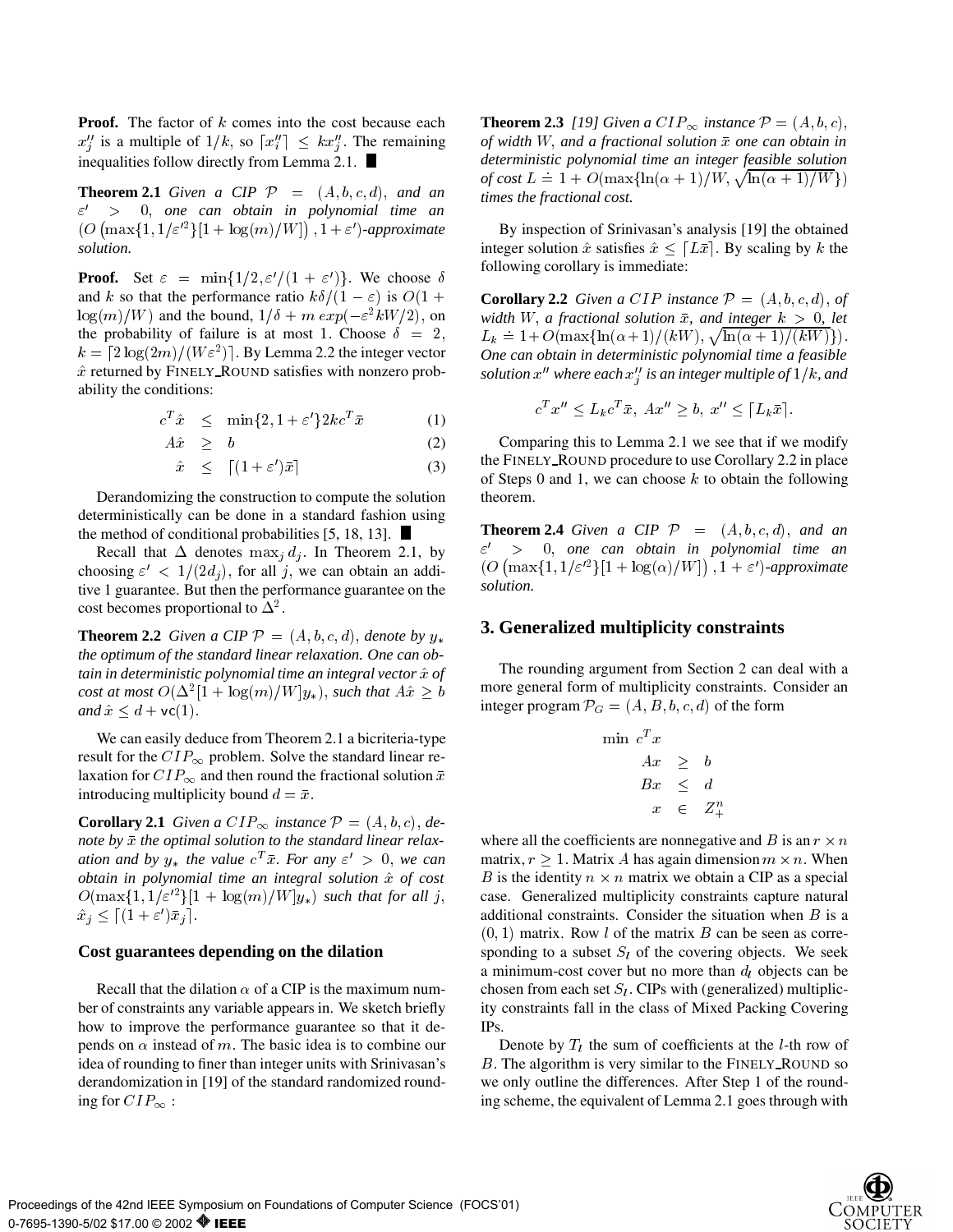$(Bx^{\prime\prime})_l \leq d_l/(1 - \varepsilon) + T_l/k$ . After Step 2, the generalized multiplicity constraints yield  $(B\hat{x})_l < [d_l/(1-\varepsilon)+T_l/k].$ To bound the probability of failure below <sup>1</sup> we choose again  $\kappa = 2 \log(2m)/(\sqrt{W} \varepsilon^{-})$ .

**Theorem 3.1** *Let*  $\mathcal{P}_G = (A, B, b, c, d)$  *be a mixed packing covering integer program as defined above. For any*  $\varepsilon' > 0$ , *one can obtain in deterministic polynomial time an integral solution*  $\hat{x}$  *of cost*  $O((\max\{1, 1/\varepsilon^{\prime 2}\}[1 + \log(m)/W]))$  in *times the optimum of the standard LP relaxation, which satisfies*  $A\hat{x} \geq b$  *and*  $\forall 1 \leq l \leq r$ ,

$$
(B\hat{x})_l \leq \lceil (1+\varepsilon')d_l + O\left(\min\{\varepsilon'^2, 1\}T_lW/(\log m)\right)\rceil.
$$

Picking different values for  $\varepsilon'$  gives tradeoffs between the violation of the multiplicity constraints and the cost approximation. Observe that when  $\max_l T_l = o(\log m/W)$ a multiplicative <sup>2</sup>-violation of the generalized multiplicity constraints becomes possible. If a larger approximation for the cost can be tolerated, higher values of  $\max_l T_l$  can still lead to small multiplicity constraint violation.

# **4. An approximation with respect to the integral optimum**

In this section we show how to obtain an  $O(\log m)$  costapproximation with respect to the integral optimum of a CIP, while respecting the multiplicity constraints. Careful examination of Theorems 2.1, 2.2 reveals that if a value  $\bar{x}_i$ in the fractional solution is significantly smaller than the upper bound  $d_j$ , (e.g.,  $\bar{x}_j \leq d_j/2$ ) the rounding scheme can be tuned to respect the corresponding multiplicity constraint. It suffices to focus on the residual covering problem  $P'$  defined on those small variables — the large ones can be rounded up to  $d_i$  at low cost. The rounding scheme requires the variable coefficients to be at most the residual covering requirement  $b_i'$  on each constraint. Enforcing this on  $P'$  leads to a potential decrease of the original variable coefficients  $A_{ij}$ . Then the original fractional values are not feasible any more and one has to solve the LP-relaxation of  $P'$  from scratch. The repetition of this process over  $t = \frac{1}{P}$ iterations would yield a cost guarantee proportional to  $t$ .

Let N denote the set of all variables. To address the difficulty described above we use as a starting point for the rounding scheme the solution  $\bar{x}$  to a new linear relaxation introduced recently by Carr et al. [1]. The latter formulation guarantees the following strong decomposition property for any fractional solution  $\bar{x}$  : if all variables in a certain set  $F \subset N$  are set to their upper bounds, one can formulate an IP  $\mathcal{P}_{N-F}$  for the residual covering problem over the variables in  $N - F$  such that (i)  $\mathcal{P}_{N-F}$  meets the CIP Definition 1.1 and (ii) the fractional optimum of  $\mathcal{P}_{N-F}$  is no more than  $\sum_{i \in N-F} c_i \bar{x}'_i$ .

 $> 0$ , in F have been set to their upper bounds. Define also ing KC inequalities: Here is the new LP formulation. Given a CIP  $P =$  $(A, b, c, d)$  we generate a set  $S_i$  of valid inequalities, called Knapsack Cover (KC) inequalities in [1], associated with the *i*-th constraint  $(Ax)_i \ge b_i$ . define  $b_i(F) = \max\{0, b_i \sum_{i \in F} A_{ij} d_j$ . In words,  $b_i(F)$  denotes the residual covering requirement of the <sup>i</sup>-th constraint once all variables  $A_{ij}^F = \min\{A_{ij}, b_i(F)\}\$ . The set  $S_i$  consists of the followin a strong contract the strong contract of the strong contract of the strong contract of the strong contract of the strong contract of the strong contract of the strong contract of the strong contract of the strong contra

$$
\sum_{j \in N \setminus F} A_{ij}^F x_j \ge b_i(F), \quad \forall F \subset N.
$$

**Definition 4.1** *Given a CIP*  $P = (A, b, c, d)$  *the* LP-KC relaxation *of* P, *seeks to minimize*  $c^T \cdot x$  *subject to*  $Ax \geq b$ ,  $x \leq d$ , the set of constraints  $\bigcup_{i=1,\dots,m} S_i$ , and x nonnega*tive.*

We are not aware of an algorithm that solves LP-KC exactly in polynomial time. Carr et al. define the following type of solutions, which are adequate for our purpose. For  $\lambda > 1$ , call a vector x a  $\lambda$ -relaxed solution to LP-KC if it has cost at most the optimum of LP-KC and satisfies (i)  $Ax > b$  (ii)  $x < d$  and (iii) the KC inequalities defined for the set  $F_{\lambda} = \{j | x_j \ge d_j/\lambda\}$ . The following theorem is an immediate corollary of the results by Carr et al. [1] and the properties of the ellipsoid method [11].

**Theorem 4.1** *For any*  $\lambda > 1$ *, a*  $\lambda$ -relaxed solution to an LP-KC *formulation with rational coefficients can be found in polynomial time.*

We reduce the problem of approximating <sup>P</sup> while *respecting* the multiplicity constraints to the problem of finding an approximate solution with *bounded violation* of the multiplicity constraints. The following algorithm implements the reduction. It is parameterized by a subroutine A, which we assume finds a  $(\rho, l)$ -approximate solution to a CIP w.r.t. the standard LP optimum.

```
ALGORITHM KC_ROUND (\mathcal{P}, \mathcal{A}, l)
```
STEP 1: Set  $d := \lfloor d \rfloor$ . Find an *l*-relaxed solution  $\bar{x}$ ' to the LP-KC relaxation for  $P$ .

STEP 2: Let  $H = \{j \mid \bar{x}_j' \ge d_j / l\}$ . Set  $\hat{x}_j := d_j$  for all  $j \in H$ .

STEP 3: Define a CIP  $\mathcal{P}_{N-H} = (A', b', c, d')$  over the set of variables  $N-H$ . For notational convenience define  $A'$  as a full-dimensional  $m \times n$  matrix with  $A'_{ij} := 0$  if  $j \in H$  and  $A'_{ij} := A''_{ij}$  otherwise. For  $1 \le i \le m$  define  $b'_i := b_i(H)$ .<br>Define  $\bar{x}''_j := 0$  if  $j \in H$  and  $\bar{x}'_j$  otherwise. For  $1 \le j \le n$ define  $d_j := \bar{x}''_j$ 

STEP 4: Round  $\bar{x}'_i$ ,  $j \in N - H$ , to  $\hat{x}_j$  by invoking the  $(\rho, l)$ -approximate algorithm A on P'.

In the new IP  $\mathcal{P}'$  defined in Step 3, the coefficient of a

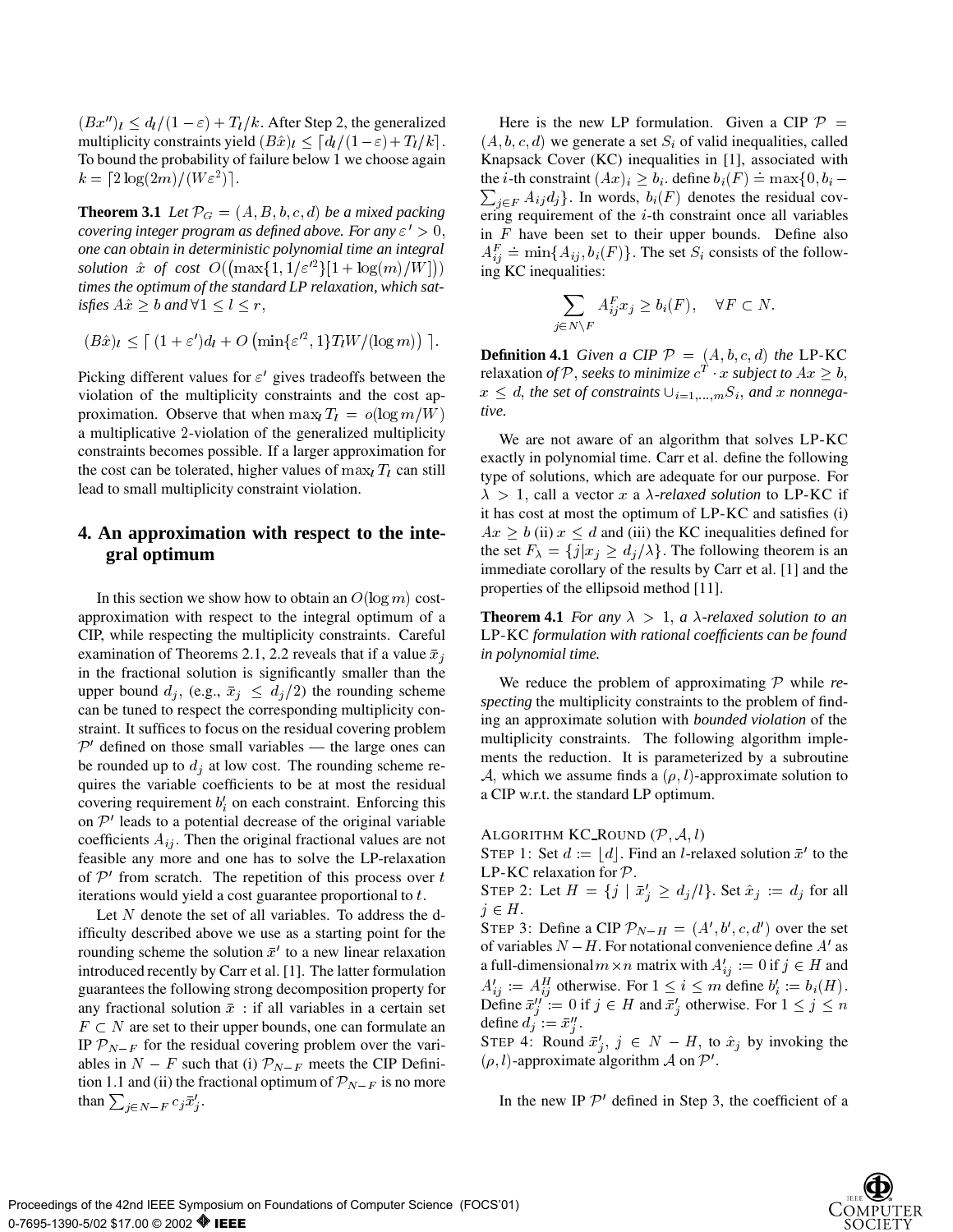variable  $x_j$  from  $N - H$  in the *i*-th constraint has been potentially reduced from  $A_{ij}$  so as not to exceed the residual covering requirement  $b_i'$ . This normalization of the coefficients is essential for the success of the randomized rounding experiment. The advantage of the LP-KC formulation is that even after the coefficients are reduced, the projection of the fractional solution  $\bar{x}'$  on  $N - H$  is feasible for the residual problem without requiring an increase of the variables. In fact all the constraints in  $\mathcal{P}'$  which result from normalization are KC inequalities for the set  $F_l$ . The following lemma is a direct consequence of the definition of  $\mathcal{P}^{\prime}.$ 

**Lemma 4.1** *The vector*  $\bar{x}^{\prime\prime}$  *is a feasible fractional solution to the standard linear relaxation of*  $P'$ *. The objective value of*  $\bar{x}^{\prime\prime}$  is  $\sum_{i \in N-H} c_i \bar{x}'_i$ .

We are now ready to state the reduction.

**Theorem 4.2** *If one can obtain in polynomial time a*  $(\rho, l)$ *approximate solution to a CIP problem with rational coefficients then one can also obtain in polynomial time an integral solution that respects the multiplicity constraints and has cost* max $\{\rho, l\}$  *times the integral optimum.* 

**Remark 4.1** *The assumption on rationality is necessary only to ensure polynomial-time, based on Theorem 4.1. The reduction itself works without this assumption.*

**Proof.** The assumption of the theorem is equivalent to assuming the existence of the subroutine <sup>A</sup> invoked in KC ROUND. Taking the floor of every  $d_i$  in Step 1 does not change the space of integral solutions of  $P$ . The variables in  $H$  trivially satisfy their upper bounds when the algorithm terminates. For  $j \in N - H$ , since A is  $(\rho, l)$ -approximate,  $\hat{x}_i \leq [ld'_i] \leq d_i$ . Hence all the multiplicity constraints are satisfied. The contribution of the variables from  $H$  to the objective is at most  $l \sum_{i \in H} c_i \bar{x}'_i$ . The rounding scheme applied to the variables from  $N - H$  yields an integral vector of cost at most  $\rho \sum_{i \in N-H} c_i \bar{x}'_i$ . Given that  $\sum_{i \in N} c_i \bar{x}'_i$  is at most the integral optimum the theorem follows. Observe that the approximation guarantees  $\rho$  and l for  $\mathcal{P}'$  may depend on the CIP parameters (e.g., dimension, dilation); the respective parameters of  $P$  are always higher.

As mentioned, standard randomized rounding gives an algorithm which is  $(O(\log m), O(\log m))$ -approximate.

**Corollary 4.1** *Given a CIP*  $P = (A, b, c, d)$ *, one can compute in polynomial time an integral solution that respects the multiplicity constraints and has cost* <sup>O</sup>(log m) *times the optimum.*

Using the dilation bound of Srinivasan [19] (cf. Theorem 2.3) the cost guarantee can be improved.

**Corollary 4.2** *Given a CIP*  $P = (A, b, c, d)$ *, one can compute in polynomial time an integral solution that respects the multiplicity constraints and has cost*  $O(\log \alpha)$  *times the optimum.*

**Corollary 4.3** *The integrality gap of the* LP-KC *relaxation is*  $O(\log \alpha)$ .

Observe that KC ROUND can be easily changed to use an  $(O(\log m), 2)$ -approximate subroutine such as FINE-LY ROUND. In this case, the contribution of the  $H$ variables to the cost will be at most doubled instead of being scaled up by  $\log m$ .

### **5. Open questions**

Some of the open questions resulting from this work are as follows. First, fine tune the constants in the asymptotic guarantees. Second, give an additive <sup>1</sup> violation of the multiplicity constraints and logaritmic cost guarantee w.r.t. the standard LP optimum for general  $d$  values. Finally, develop a simple greedy algorithm for general CIPs that achieves the  $O(\log m)$  approximation.

**Acknowledgements.** Thanks to Vijay Vazirani for a clarification on [15]. Thanks to Lisa Fleischer and Aravind Srinivasan for comments on a draft of this paper.

#### **References**

- [1] R. D. Carr, L. K. Fleischer, V. J. Leung, and C. A. Phillips. Strengthening integrality gaps for capacitated network design and covering problems. In *Proceedings of the 11th ACM-SIAM Symposium on Discrete Algorithms*, 2000.
- [2] H. Chernoff. A measure of the asymptotic efficiency for tests of a hypothesis based on sum of observations. *Ann. Math. Stat.*, 23:493–509, 1952.
- [3] V. Chvátal. A greedy heuristic for the set-covering problem. *Mathematics of Operations Research*, 4(3):233–235, Aug. 1979.
- [4] G. Dobson. Worst-case analysis of greedy heuristics for integer programming with non-negative data. *Mathematics of Operations Research*, 7(4):515–531, 1982.
- [5] P. Erdős and J. L. Selfridge. On a combinatorial game. *Journal of Combinatorial Theory A*, 14:298–301, 1973.
- [6] M. L. Fisher and L. A. Wolsey. On the greedy heuristic for continuous covering and packing problems. *SIAM Journal of Algebraic and Discrete Methods*, 3:584–591, 1982.
- [7] D. S. Hochbaum. Approximating covering and packing problems: set cover, vertex cover, independent set, and related problems. In D. S. Hochbaum, editor, *Approximation Algorithms for NP-hard problems*, pages 94–143. PWS, 1997.
- [8] D. S. Johnson. Approximation algorithms for combinatorial problems. *Journal of Computer and System Sciences*, 9:256–278, 1974.